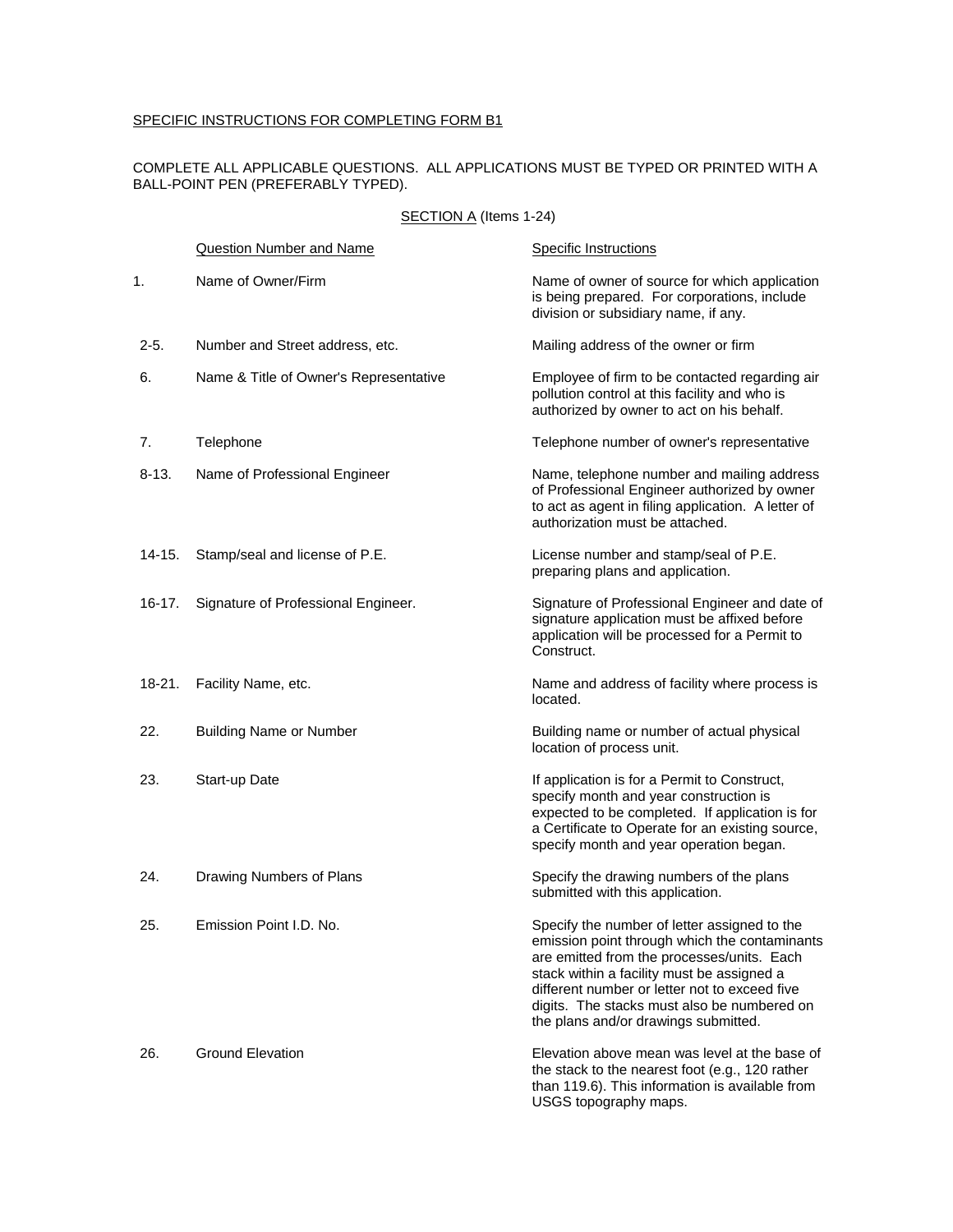| 27. | <b>Height Above Structures</b> | Height of the stack above the building or<br>structure to the nearest foot (e.g., 39 rather<br>than 38.7). If top of stack is below the building<br>heights, it should be expressed as a negative<br>number.     |
|-----|--------------------------------|------------------------------------------------------------------------------------------------------------------------------------------------------------------------------------------------------------------|
| 28. | Stack Height                   | Height of the stack measured from ground<br>level to top of stack to the nearest foot (e.g.,<br>62 rather than 62.3).                                                                                            |
| 29. | Inside Dimensions              | Inside diameter at the exit of stack expressed<br>in inches to the nearest inch. For stacks of<br>rectangular cross-section specify inside length<br>and width in inches to the nearest inch (e.g.,<br>40 x 20). |
| 30. | Exit Temperature               | Stack gas exit temperature (°F).                                                                                                                                                                                 |
| 31. | Exit Velocity                  | Stack gas exit temperature (°F).                                                                                                                                                                                 |
| 32. | <b>Exit Flow Rate</b>          | Stack gas exit flow water in cubic feet per<br>minute at actual conditions.                                                                                                                                      |

If more than one non-identical or unit vents to the emission point specified in Section B, complete the appropriate number of form (one for each non-identical process or unit). Should this be the case, leave questions 35-38 blank.

| 33. | Permit to Construct    | If applying for a Permit to Construct, check<br>whether new source or modifications; leave<br>blank if applying for a Certificate to Operate.                                                    |
|-----|------------------------|--------------------------------------------------------------------------------------------------------------------------------------------------------------------------------------------------|
| 34. | Certificate to Operate | If applying for a Certificate to Operate, check<br>whether new source, modification or existing<br>source; leave blank if applying for a Permit to<br>Construct.                                 |
| 35. | % Operation by Season  | Indicate the percentage of time this process is<br>or will be in operation by season. Total of four<br>percentages listed must equal 100. Winter:<br>January - March, Spring: April - June, etc. |
| 36. | Hours/Day              | Number of hrs./day this source is or will be in<br>operation.                                                                                                                                    |
| 37. | Days/Year              | Number of days/yr. this source is or will be in<br>operations.                                                                                                                                   |

### SECTION C

38. Describe Process or Unit **Briefly** describe the type of process or unit venting to the emission point specified in Section B.

### SECTION D (Items 39-44)

Complete Section D only if a single process or unit is vented to the emission point (stack) or if the emission from all units vented to this emission point are directed to the same emission control equipment. Complete additional Form X for each process (unit) and leave this SECTION blank if emissions from each process (unit) are directed to separate emission control equipment.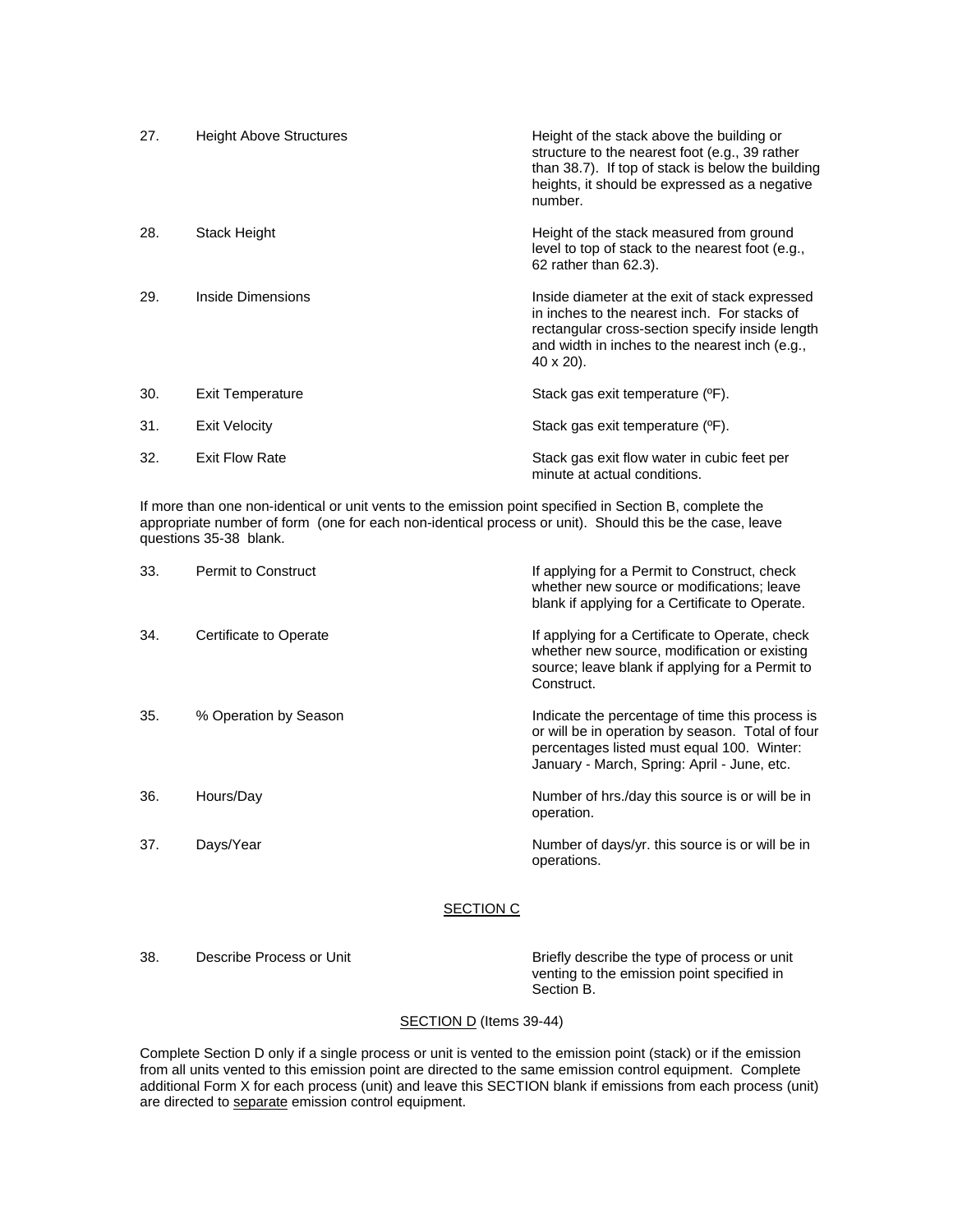39. Emission Control Equipment I.D. No. Number assigned to each emission control device being reported. Each emission control device connected to the same stack must e assigned a different number not to exceed two digits. Control equipment must be numbered on the plot plans and/or drawings submitted. 40. Control Type **Enter the code to designate the type of** Enter the code to designate the type of emission control equipment used. 02 - Settling chamber 03 - Louver collector 04 - Baffle chamber 06 - Centrifugal (dry) 07 - Centrifugal (wet) 08 - Fabric collector 09 - Electrostatic precipitator 10 - Thermal afterburner 11 - Spray tower 12 - Impingement plate scrubber 13 - Venturi scrubber<br>14 - Demister 14 - Demister Demister 15 - Packed tower 16 - Ejector condenser 17 - Activated bed adsorber 18 - Silica gel adsorber<br>19 - Catalytic unit Catalytic unit 20 - Vapor condenser 21 - Control for VOC storage & transfer 23 - Absolute filter example and the state of the state of the state of the state of the state of the state of the state of the state of the state of the state of the state of the state of the state of the state of the state of the state of th 99 - None 41. Manufacturer's Name Specify name of manufacturer and model number and Model Number of the control equipment specified in previous question. 42. Disposal Method Specify method of disposal of collected contaminants by entering code: 1 - Landfill - on-site<br>2 - Landfill - off-site 2 - Landfill - off-site<br>3 - Recycled in the r - Recycled in the process 4 - Recycled on-site 6 - Sold 7 - Public sewer 8 - Private sewer

 9 - Other, explain in process description 43. Date Installed **Actual or expected date of installation of**  $\blacksquare$ control equipment (month and year). 44. Useful Life Expected years of useful life of emission control equipment.

#### SECTION F (Items 45-55)

If more than one process or unit vents to the emission point specified in Section B, complete the appropriate number of form (one for each non-identical process or unit,) before completing this section. This section is used to summarize the total air contaminants emitted through the emission point specified in Section B.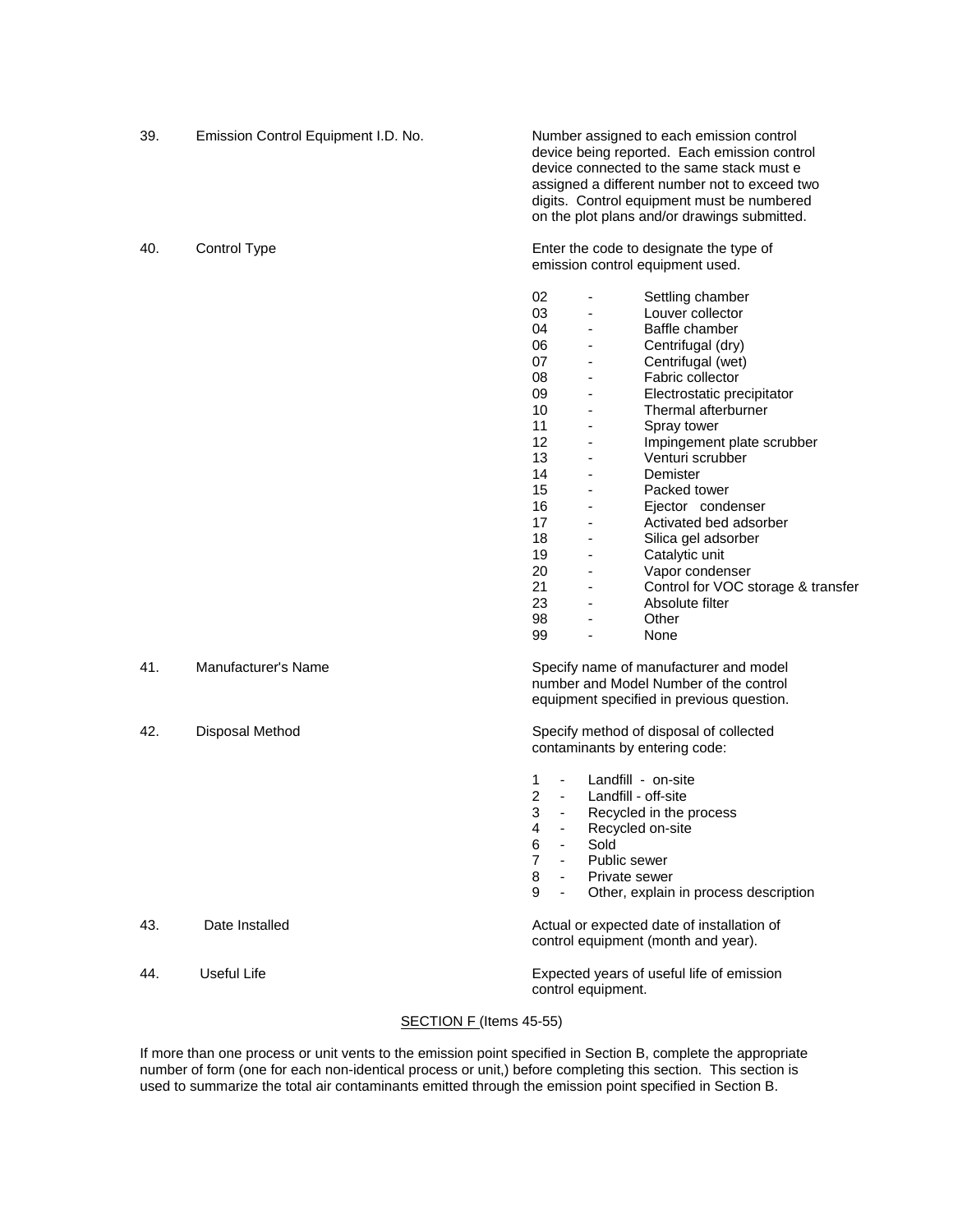| 45. | <b>Contaminant Name</b> | Specify the air contaminants emitted by<br>complete name.                                                                                                                                                                                                                                                                                                                                                                                                                                                                                                                                                                                                                                                                                                                                                                                                                                                                                                                                                                                                                                                                                                          |
|-----|-------------------------|--------------------------------------------------------------------------------------------------------------------------------------------------------------------------------------------------------------------------------------------------------------------------------------------------------------------------------------------------------------------------------------------------------------------------------------------------------------------------------------------------------------------------------------------------------------------------------------------------------------------------------------------------------------------------------------------------------------------------------------------------------------------------------------------------------------------------------------------------------------------------------------------------------------------------------------------------------------------------------------------------------------------------------------------------------------------------------------------------------------------------------------------------------------------|
| 46. | <b>CAS Number</b>       | Specify the contaminant Chemical Abstract<br>Series Number.                                                                                                                                                                                                                                                                                                                                                                                                                                                                                                                                                                                                                                                                                                                                                                                                                                                                                                                                                                                                                                                                                                        |
| 47. | <b>Actual Emissions</b> | If application is for a Permit to Construct, enter<br>the anticipated emissions in units prescribed<br>below, by Part number, based on stack tests<br>performed on pilot or similar full scale<br>installations reliable material balance.                                                                                                                                                                                                                                                                                                                                                                                                                                                                                                                                                                                                                                                                                                                                                                                                                                                                                                                         |
| 48. | Unit                    | Enter the code to indicate the units in which<br>the actual emissions in the previous question<br>are presented:                                                                                                                                                                                                                                                                                                                                                                                                                                                                                                                                                                                                                                                                                                                                                                                                                                                                                                                                                                                                                                                   |
|     |                         | 1<br>$\blacksquare$<br>lbs./hr.<br>lbs./hr. x 10 $^{-3}$<br>$\overline{2}$<br>$\blacksquare$<br>3<br>lbs./hr. x 10 $^{-6}$<br>4<br>lbs./day<br>$\overline{\phantom{a}}$<br>5<br>lbs./1000 lbs. (input)<br>$\overline{\phantom{a}}$<br>(lbs./1000 lbs.) x $10^{-3}$<br>6<br>$\overline{\phantom{a}}$<br>9<br>$\blacksquare$<br>lbs./gallon<br>10<br>lbs./ton<br>$\sim$<br>11<br>Ibs./million Btu<br>$\sim$<br>$12 -$<br>lbs./mw-hr<br>$13 -$<br>tons/hr.<br>$14 -$<br>Ibs./100 lbs. input (refuse charged)<br>20<br>grains/DSCF<br>$\sim$<br>21<br>grains/100 DSCF<br>$\sim$<br>$30 -$<br>gallons<br>31<br>gallons/hr.<br>$\sim$<br>$32 -$<br>gallons/day<br>$33 -$<br>gallons/year<br>40 -<br>micro curies/j.<br>41 -<br>10 micro curies/ml<br>10 <sup>-6</sup> micro curies/ml<br>42 -<br>43 -<br>10 micro curies/ml (pico curies/ml)<br>$10^{-12}$ micro curies/ml<br>44 -<br>45 -<br>10 micro curies/ml<br>10 <sup>-18</sup> micro curies/ml<br>46 -<br>10 <sup>-21</sup> micro curies/ml<br>47 -<br>50<br>% vol.<br>$\sim$<br>51<br>ppm (vol.)<br>$52 -$<br>ppb (vol.)<br>$90 -$<br>% control<br>92 -<br>% capacity<br>94 -<br>Trace<br>Not applicable<br>98 - |
| 49. | <b>How Determined</b>   | Use code to designate how the actual<br>emissions are determined.                                                                                                                                                                                                                                                                                                                                                                                                                                                                                                                                                                                                                                                                                                                                                                                                                                                                                                                                                                                                                                                                                                  |
|     |                         | Stack test of emission from this process or<br>1<br>$\overline{\phantom{a}}$<br>unit<br>$\overline{2}$<br>Stack test of emissions from the<br>identical process or unit<br>Stack test of emissions from<br>3<br>geometrically similar process or unit                                                                                                                                                                                                                                                                                                                                                                                                                                                                                                                                                                                                                                                                                                                                                                                                                                                                                                              |

- 4 Manufacturer's guarantee
- **5** Published emission factors
- 4 Manufacturer's guarantee<br>5 Published emission factors<br>6 Material balance calculations